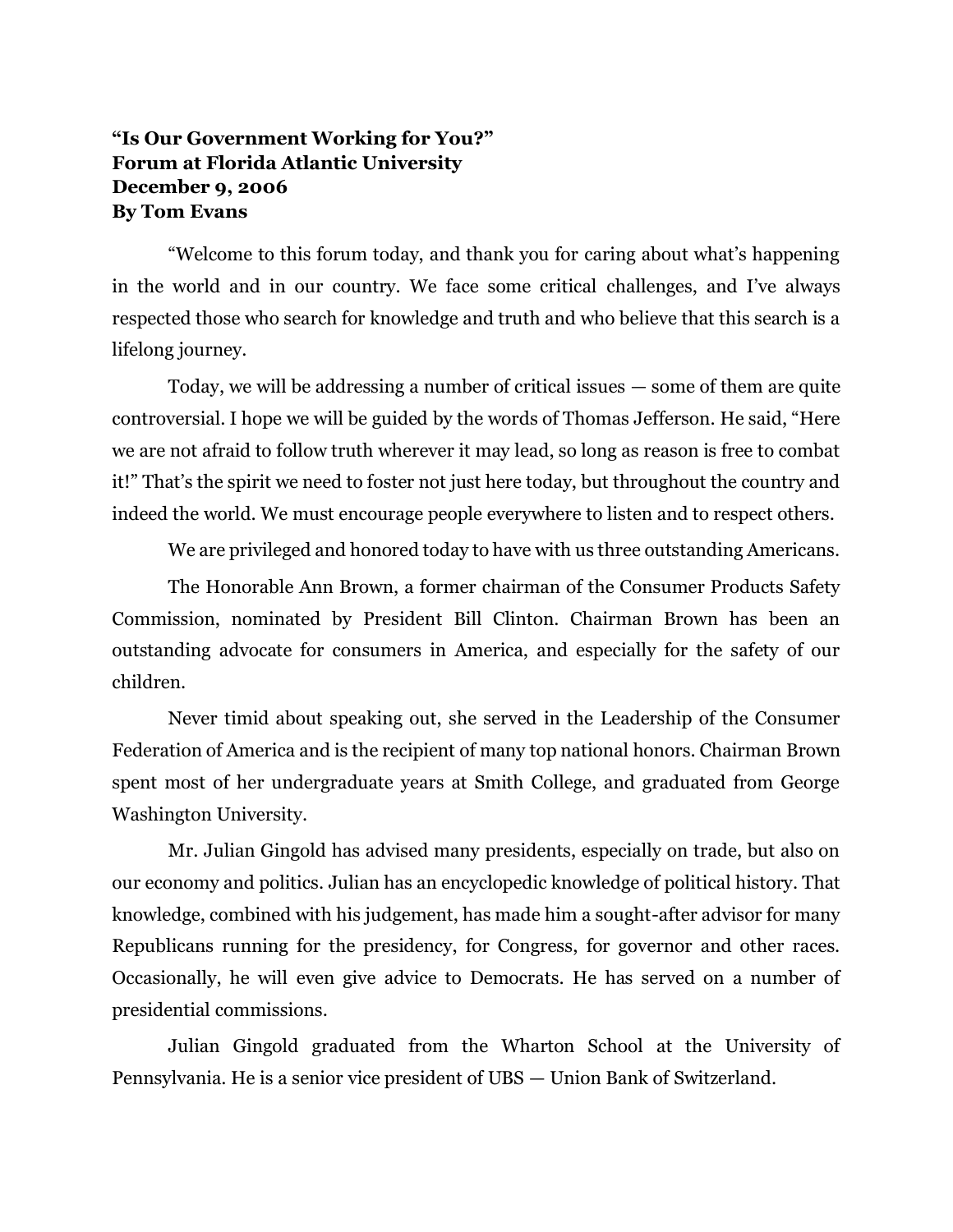Michael Dukakis is the longest-serving Governor in the history of Massachusetts  $-$  12 years, but not consecutive, starting in 1974-1978, again from 1982-1986 and 1986-1990. He has an outstanding record, and among his many accomplishments he attracted a number of high-tech companies to Massachusetts. He was the Democratic standard bearer for president in 1988. Before the negative advertising began against him, he was just under 20 points ahead of George Herbert Walker Bush, who became president.

Governor Dukakis shares his knowledge and experience with all ages. He is a professor at UCLA, Northeastern University and NYU. Michael Dukakis is a graduate of Swarthmore College and the Harvard Law School, and as many of you know, taught right here at FAU for four years.

It's an honor to have you and all these very fine Americans here with us today.

Now, let me lead off this forum, where we will be discussing whether or not our government is working for you. That depends to a certain degree on who "you" is!

Our Constitution set up three separate but equal branches of government. The founding fathers were especially concerned about giving too much power to the executive branch of government. Over the last 200-plus years, our constitutional democracy has been the foundation for a country that has given our citizens great freedom and opportunity.

We have been respected by free nations around the globe, not just for our military might or the strength of our economy, but for our values. That respect has been eroded but certainly not irreversibly.

The freedom we have always enjoyed has tested succeeding generations of Americans again and again. We have most always met that test in preserving the principles set forth in our Constitution but  $-$  in the final analysis  $-$  it depends on an enlightened electorate and the people they select to lead.

Let me share with you a message from one of those leaders in a lame-duck session of the U.S. House of Representatives in December of 1977. Hubert Humphrey rose to speak after being introduced by Mo Udall. The chamber was packed, and he was thin, suffering from cancer with less than six weeks to live. He walked up to the podium just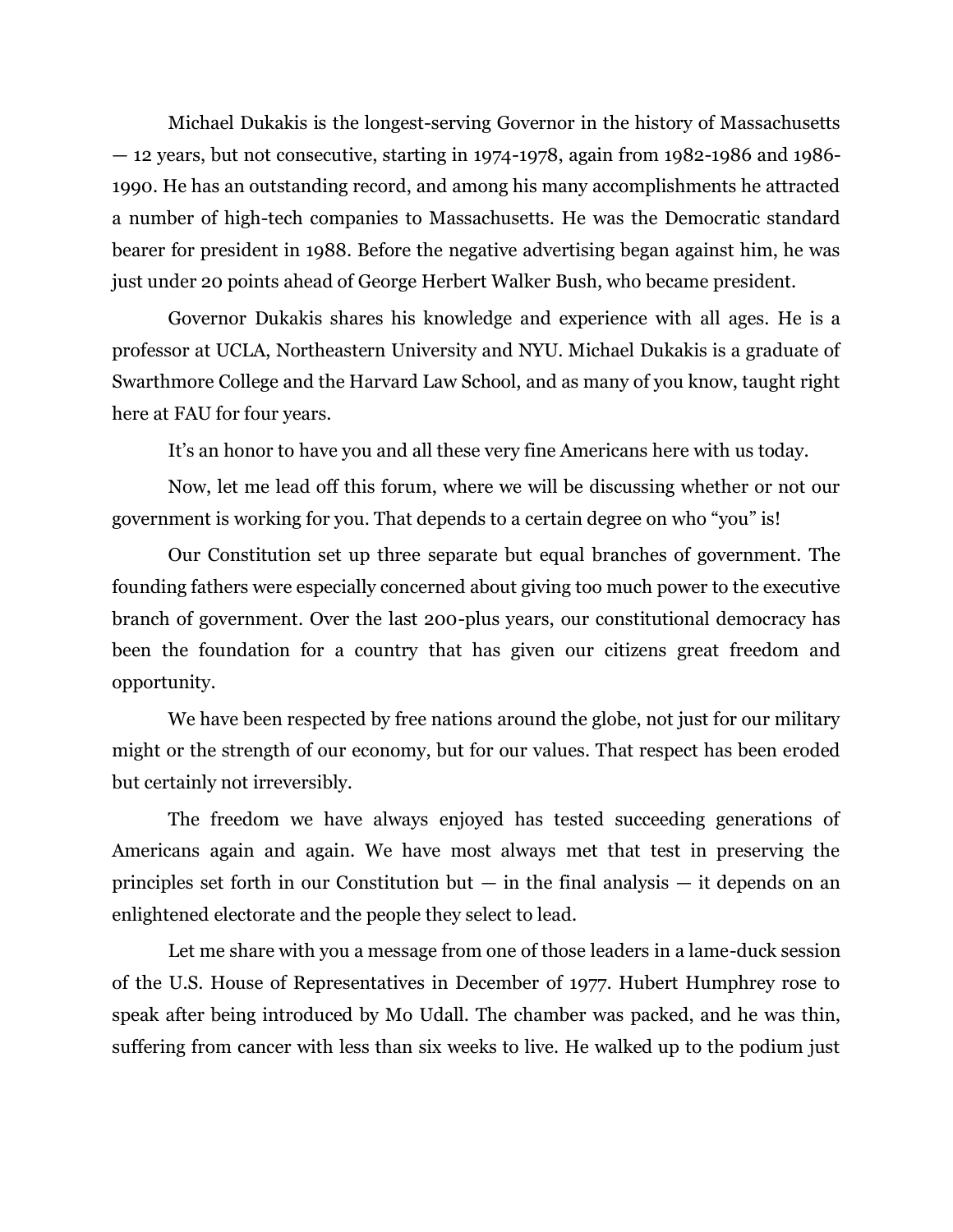above the House floor. Smiling and in a very clear voice he said, "You know, my friends, I've spent close to a lifetime trying to get to this podium and I've finally made it!"

It was a poignant moment and everyone in the chamber rose to their feet. There was genuine affection in the loud and sustained ovation. Vice President Humphrey's message was to make our Democracy work.

He had a message for Democrats and Republicans. To the Republicans, he reminded us that under our system, the majority prevails. However, his real message was to the Democrats who held overwhelming majorities in both Houses of Congress. To them he said, "If you trample on the rights of the minority, if you don't treat them with respect and permit their participation, you are not only harming this body, you are damaging our country greatly!"

But ladies and gentlemen, the Republican leadership in the House and the leadership at the White House today have not heeded the words of Hubert Humphrey. And, as far as the White House is concerned, they have not communicated very well with Democrats or Republicans.

Look at where our country is at this point in our history.

We're in the middle of a civil war [in Iraq] that has cost many American lives, close to 3,000 and almost 25,000 wounded, 50% of them grievously; they have been very brave. And sometimes we forget that hundreds of thousands of Iraqis have died — many of them women and children. They're God's children, too.

Somewhere between \$300-\$500 billion has been spent on the war and, as a result, we've created a much more dangerous world. The Iraq Study Group has called the situation grave and deteriorating.

The real enemy was in Afghanistan, yet the Taliban, who harbored Osama Bin Laden, are coming back under Mullah Omar. We don't have enough troops there, and our reconstruction efforts have been badly hindered.

In Iraq, little if any planning was designed for after the invasion. By any objective standard, it has not gone well, and it has siphoned our energies. Remember "mission accomplished" in the spring of 2003? That was a long time ago. And yet, until recently,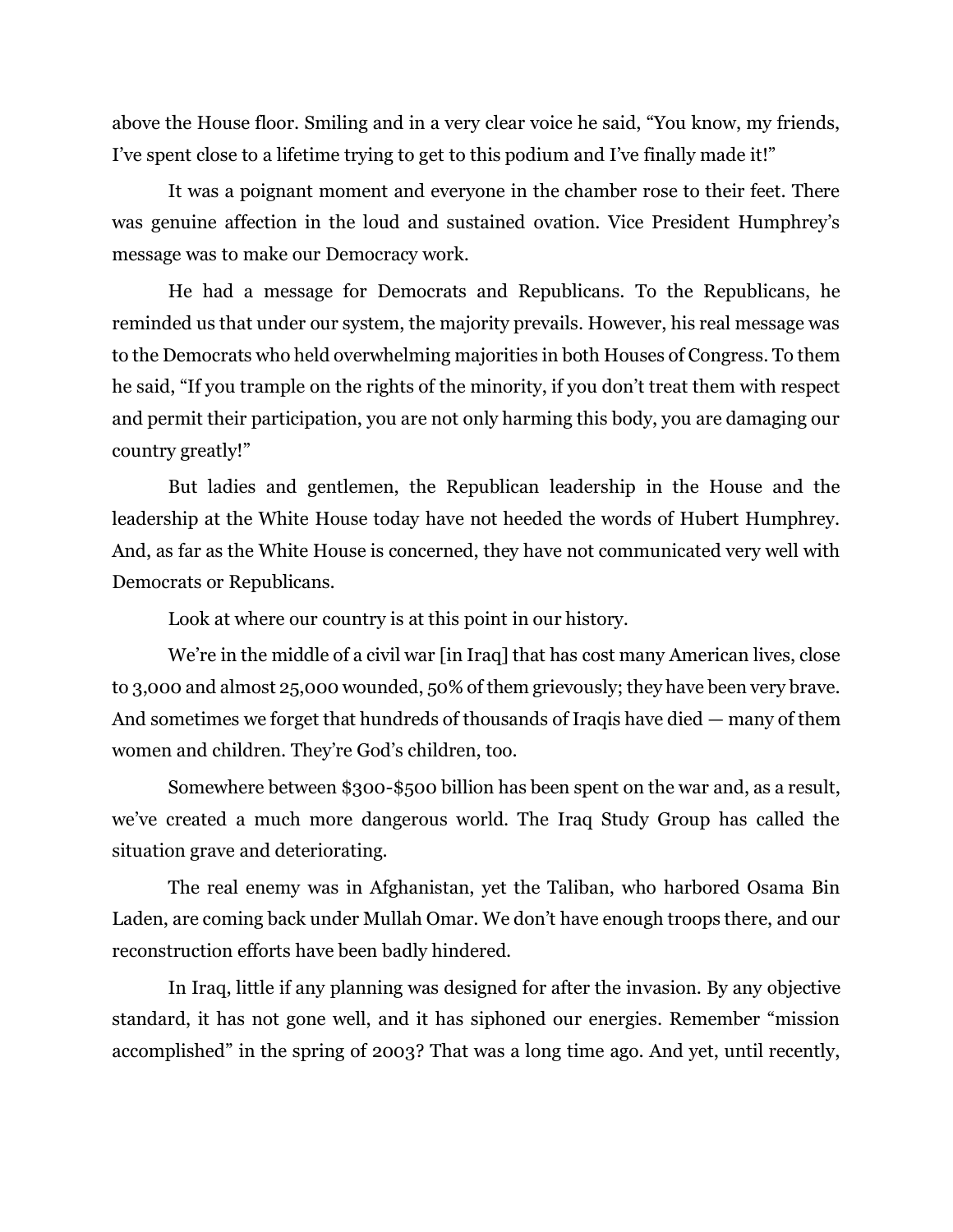Democrats have been timid in their criticism of the White House until Jack Murtha seriously questioned the conduct of the war.

Republicans have walked in lock-step behind the president and the media — until no weapons of mass destruction were found.

Our system of checks and balances was not working well because there was little accountability. There has been no effective oversight in Iraq or Afghanistan, but in many other areas as well. Let me give you just one of many egregious examples of how Congress, controlled by the Republicans, ran roughshod over Democrats.

Under the so-called Hastert Rule (named after Speaker of the House Denny Hastert, who was put in power by Tom DeLay), the only bills that could come to the floor were those that had the support of a majority of the Republican caucus. That's not majority rule — that's a travesty. It did great harm to some rock-solid principles of our democracy. This action trampled the rights of Democrats and Republicans alike and it was strongly supported by the White House. How misguided and very short-sighted. These people lacked an appreciation and understanding of history.

The American people are getting it. And they sent a message this last November 7th that was loud and clear.

They wanted to end partisanship.

They wanted to end incompetence.

They wanted to end the culture of corruption in Washington.

Most of all, they wanted the Iraq war to end, if not immediately, soon. Our presence in Iraq, as the president's own national intelligence estimate has told him, is making things much more dangerous.

The American people want us to address embryonic stem cell research. Stop politicizing science!

The vast majority of Americans want us to do something about budget deficits. The American people have had enough of earmarks — thousands of pet projects that circumvent the regular budgeting process costing billions of dollars to taxpayers — like those bridges from nowhere to nowhere. They're done with sweetheart no-bid contracts awarded to special friends like Halliburton.